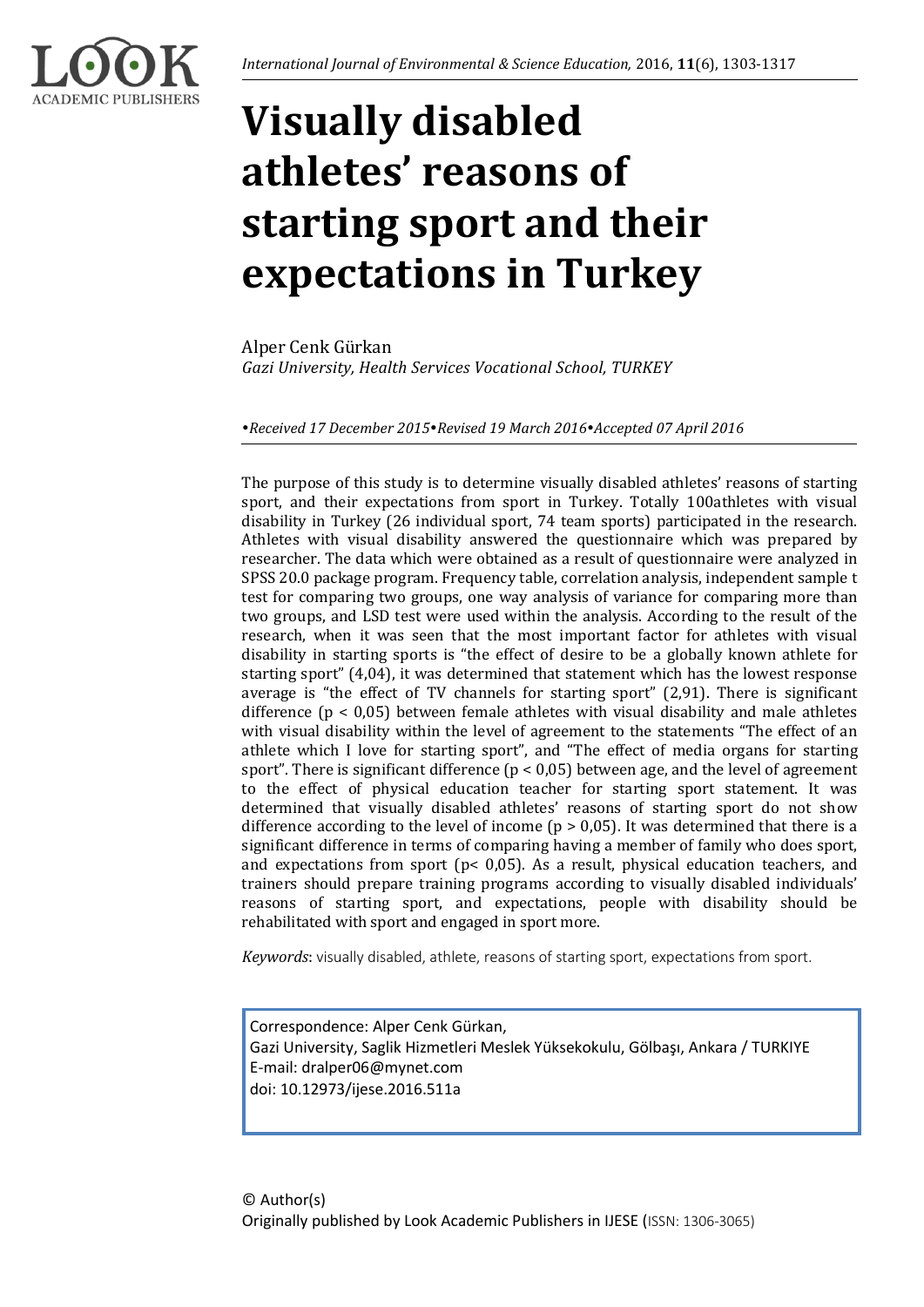# **INTRODUCTION**

Disabled is described as a person which loses one of their physical, mental, sensorial, and social abilities because of any reasons from birth or later, has difficulties about adapting tosocial life and daily necessity and needs protection, care, rehabilitation, counselling, and supportservices. (Dalbudak, İ. and Dorak, F. and Vurgun, N. 2015). Approximately 8-8.5 million people with disabilities are recognized in Turkey. According to Tubitak's (The Scientific and Technical Research Council of Turkey) report, there are approximately 400.000 blind people in Turkey. (Gurkan, A. and Yigit, and M. Celikbilek, S. Dalbudak, İ. 2015) There are many definitions about visual disability. Some of them are these. People who have at most one-tenth of normal eye sight in their mostly-sighted eye after all necessary and possible improvements are done (Enç M. 1972).

It can be said that sportive activities positively improves psychomotor skills (balance, strength, speed, flexibility, physical fitness) of especially students with disability, and they helps them to be constructive, creative, and productive. Also, sportive activities provides mental development to students with disability, they learn the fact of winning-losing and prepare themselves. ( Aracı, H. 2001). Sport; provides opportunity to people with disability to come together with healthy and disabled people and it carries out an extremely important function for integration which is aimed to be reached in special education. In such kind of environment, person with disability develops a positive aptitude to himself/herself by observing problems of other people with disability, his/her creativity is stimulated, his/her feeling of loneliness is minimised, his/her environment widens, and he/she has the chance of having a more meaningful life. (Ozer, D. 2001). Joining the sportive activities regardless of situation of disability, moving, doing exercises increase disabled person's desire to live. People with disability can eliminate loneliness by doing sport. Being able to share problems with others, making friends, learning sharing, learning making shared decision, being disciplined, socialising, learning remaining calm, discovering and developing his/her abilities, having positive feeling toward himself/herself, loving life, accepting success and failure help person to move on life. ( Dalbudak, İ. 2012).

The purpose of this study is to determine reasons of starting sport, and expectations of visually disabled athletes, who deal with sport and work for being an elite athlete in our country. This study is very important for determining sociological factors about visually disabled athletes' reasons of starting sport, and their expectations, developing and expanding sport.

#### **METHODOLOGY, OBJECTIVES AND RESEARCH DESIGN**

### **Research Group**

Research group consists of athletes with visual disability who are in Turkey in 2015-2016. 38 participants are female, 62 participants are male. Totally 100 athletes with visual disability (26 individual sport, 74 team sports) who were chosen randomly from these groups participated in the research.

## **Data Collection Tool**

In order to evaluate visually disabled athletes' reasons of starting sport and their expectations from sport in Turkey; the studies "Turkish Athletes' Expectations from Sport, and Factors that Lead to Sport" ( Sunay, H.and Saracaloğlu, S. 2003), "Factors Which Affect Elite Female and Male Volleyball Players for Starting Sport in Turkey and Their Expectations from Sport", (Bayraktar, B. And Sunay, H. 2004), and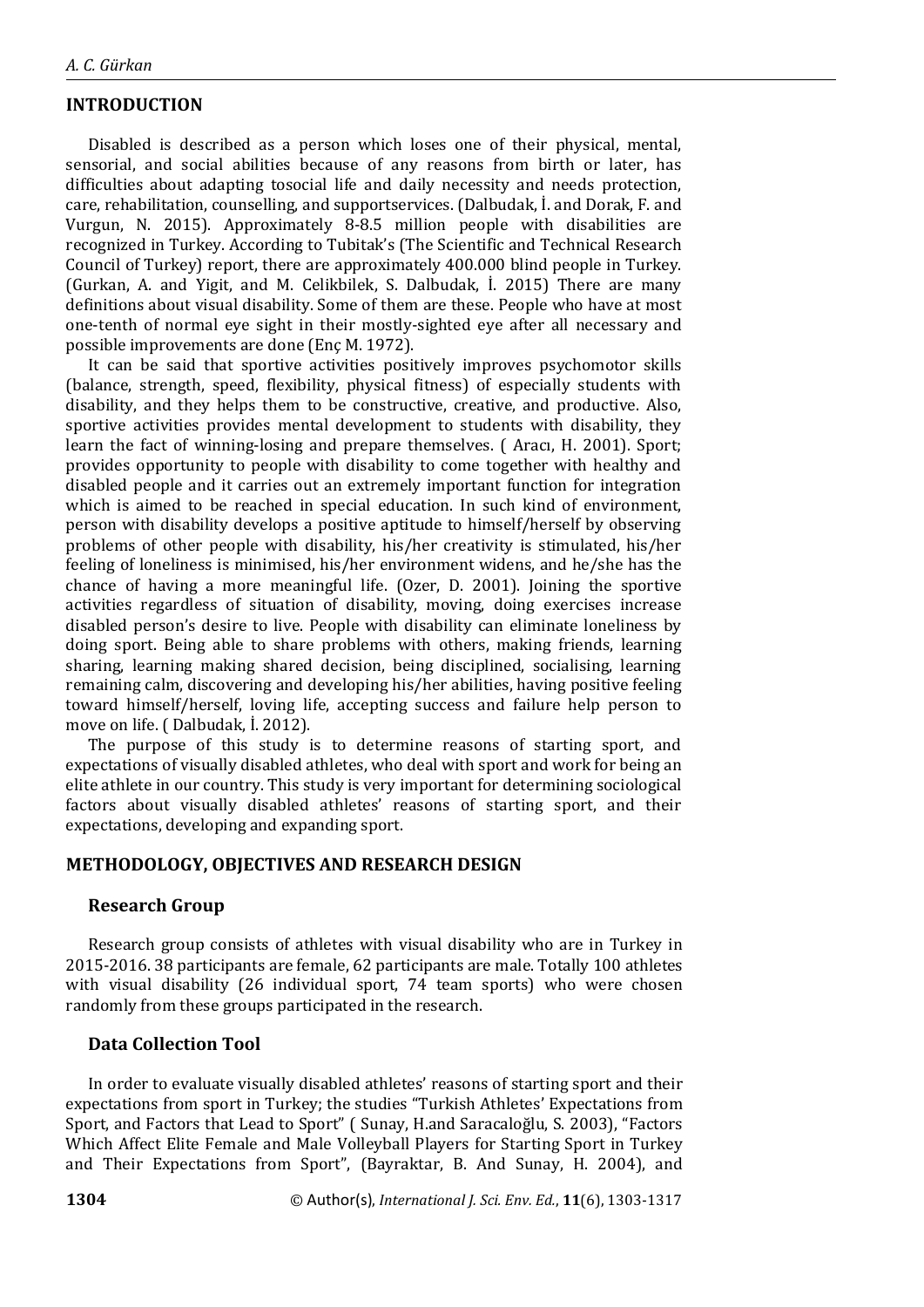"Reasons Of Athletes Who Do Athletics For Leading Athletics And Their Expectations", (Şimşek, D. 2005) are used.

## **Analysis of Data**

Data which were obtained as a result of questionnaire were analysed in SPSS 20.0 package program. Frequency table, correlation analysis, independent sample t test for comparing two groups, one way analysis of variance for comparing more than two groups, and LSD test were used within the analysis.

#### **RESULTS**

When participants were examined through demographical features; 38% are female, 62% are male. 55% have middle income, 45% have high income. 8% have primary school, 30% have high school, and 62% have university level of education. Average of age is obtained as 23,64±4,79. 26% are from individual sports, 74% are from team sports. 37% stated that they have a family member who does sport.

#### **Table 1. Descriptive Statistics about Reasons of Starting Sport**

|                                                                        | Average | SS.     |
|------------------------------------------------------------------------|---------|---------|
| The effect of mother, father, and sibling for leading sport            | 3,0700  | 1,08484 |
| The effect of desire to be a National team athlete for starting sport  | 3,9400  | ,96211  |
| The effect of desire to be a globally known athlete for starting sport | 4,0400  | ,94195  |
| The effect of an athlete I love for starting sport                     | 3,7000  | 1,21854 |
| The effect of the environment you live for starting sport              | 3,4900  | 1,18488 |
| The effect of peer and friend group for starting sport                 | 3,7800  | 1,02079 |
| The effect of a trainer in immediate environment for starting sport    | 3,6000  | 1,02494 |
| The effect of TV channels for starting sport                           | 2,9100  | 1,30341 |
| The effect of media organs for starting sport                          | 2,9400  | 1,39132 |
| The effect of physical education teacher for starting sport            | 3,8081  | 1,23451 |
| The effect of school sport facility and material for starting sport    | 3,4200  | 1,32711 |

When the answers of participants about reasons of starting sport are examined, it is seen that the most important factors for starting sports are "The effect of desire to be a globally known athlete for starting sport" (4,04), and "The effect of desire to be a National team athlete for starting sport" (3,961). On the other hand, statements which have the lowest response average are determined as "The effect of TV channels for starting sport" (2,91), and "The effect of media organs for starting sport" (2,94).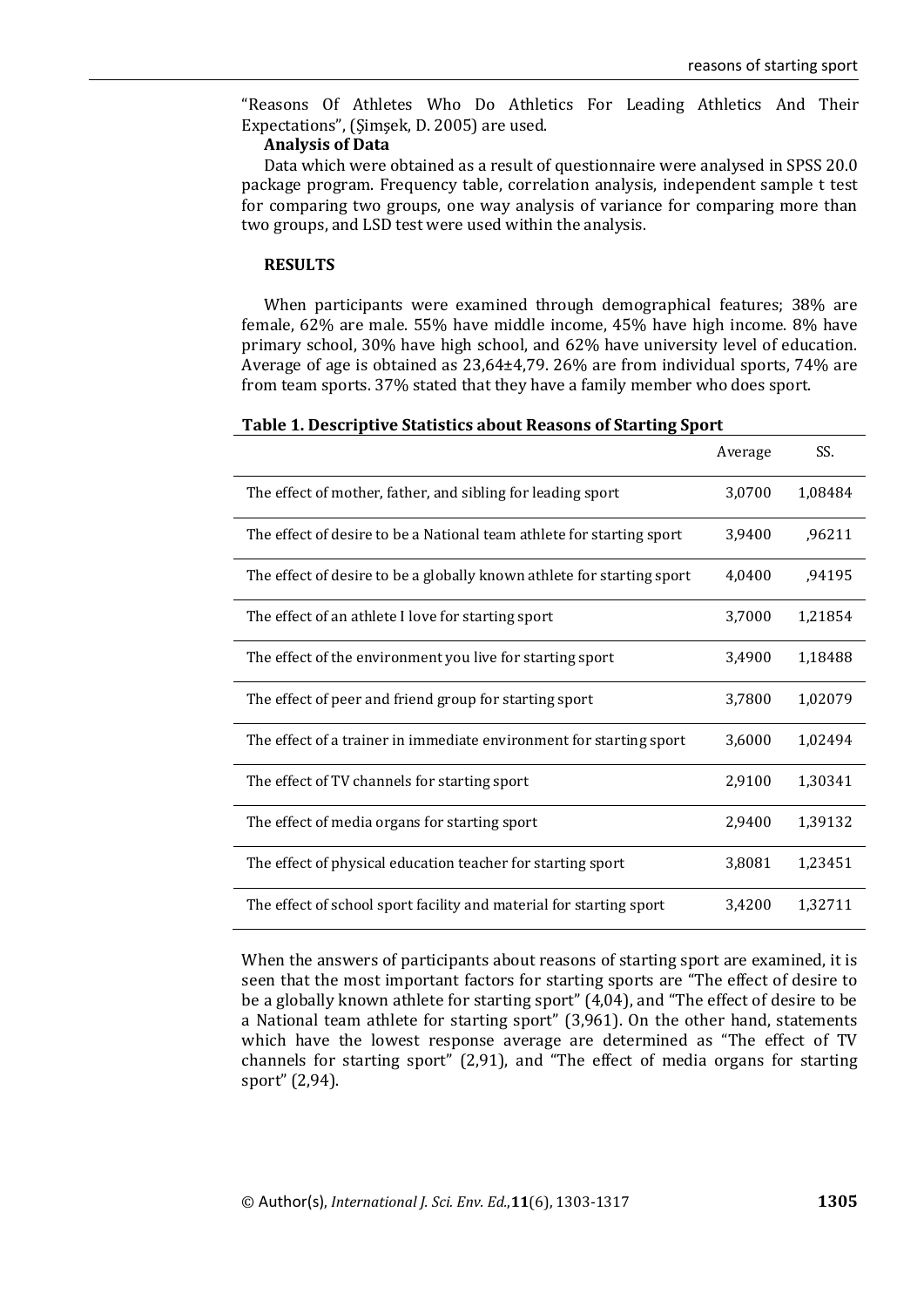|                                                      | Average | SS.     |
|------------------------------------------------------|---------|---------|
| Increasing income                                    | 3,9000  | 1,02986 |
| <b>Loving Sport</b>                                  | 4,6162  | .56617  |
| Being informed about positive contributions of sport | 4,4200  | ,72725  |
| Benefiting positively from free time by doing sport  | 4,3900  | ,85156  |
| Being loved and respected as an athlete by friends   | 3,8776  | 1,05777 |
| Gaining pleasure with success                        | 4,6300  | .58006  |
| Going new countries                                  | 4,5000  | ,67420  |
| Finding true happiness in sport                      | 4,2600  | ,91696  |
| Being healthy by doing sport                         | 4,6700  | ,49349  |

# **Table 2. Descriptive Statistics about Reasons of Professionally Doing Sport**

# **Table 3. Descriptive Statistics about Expectations from Sport**

|                                                                           | Average | SS.     |
|---------------------------------------------------------------------------|---------|---------|
| Being healthy and protecting health                                       | 4,5200  | ,67390  |
| Having a good physical appearance                                         | 4,1818  | ,91878  |
| Handling relations with environment as a popular person who does<br>sport | 3,8800  | 1,12169 |
| Having university education about sport in the future                     | 4,2500  | 1,01876 |
| Gaining a scholarship from universities abroad owing to sport             | 4,0300  | 1,23464 |
| Being a trainer                                                           | 3,8300  | 1,30310 |
| Being a physical education teacher                                        | 3,8100  | 1,39041 |
| Having a comfortable life in terms of income                              | 4,1200  | ,93506  |
| Being a National team athlete                                             | 4,2800  | ,86550  |
| Being a widely known athlete                                              | 4,2000  | ,93203  |
| Joining friend groups easily                                              | 3,9800  | 1,04427 |

The answers of participants about the reason for professionally doing sport are like in the table. According to this, the most important factors in doing sport are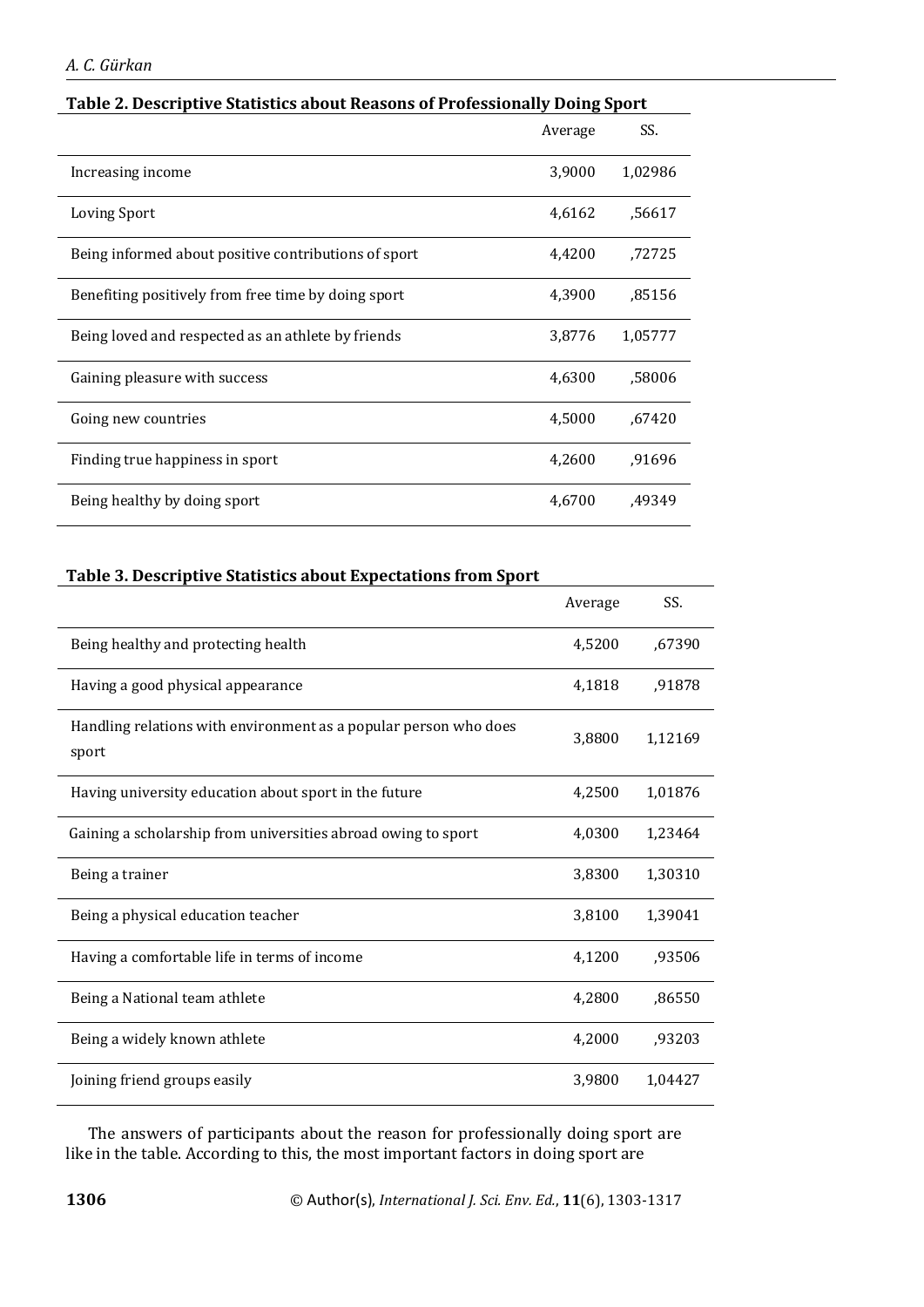| Table 4. Comparing Sex and Reasons of Starting Sport                   |        | N  | Average | <b>SS</b>           | T        | $\mathbf{P}$ |
|------------------------------------------------------------------------|--------|----|---------|---------------------|----------|--------------|
| The effect of mother, father, and                                      | female | 38 | 3,1579  | 1,17465             |          |              |
| sibling for leading sport                                              | male   | 62 | 3,0161  | 1,03214             | ,632     | ,529         |
| The effect of desire to be a National                                  | female | 38 | 3,9737  | ,97223              | ,273     | ,786         |
| team athlete for starting sport                                        | male   | 62 | 3,9194  | ,96323              |          |              |
| The effect of desire to be a globally                                  | female | 38 | 4,0000  | ,95860              | $-0.331$ | ,741         |
| known athlete for starting sport                                       | male   | 62 | 4,0645  | ,93862              |          |              |
| The effect of an athlete I love for                                    | female | 38 | 3,3158  | 1,41622             | $-2,348$ | ,022         |
| starting sport                                                         | male   | 62 | 3,9355  | 1,02223             |          |              |
| The effect of the environment you<br>live for starting sport           | female | 38 | 3,3421  | 1,30024             | $-0.977$ | ,331         |
|                                                                        | male   | 62 | 3,5806  | 1,10955             |          |              |
| The effect of peer and friend group                                    | female | 38 | 3,5526  | 1,17858<br>$-1,650$ | ,104     |              |
| for starting sport                                                     | male   | 62 | 3,9194  | ,89256              |          |              |
| The effect of a trainer in immediate<br>environment for starting sport | female | 38 | 3,4737  | 1,10861             | $-0.964$ | ,337         |
|                                                                        | male   | 62 | 3,6774  | ,97130              |          |              |
| The effect of TV channels for<br>starting sport                        | female | 38 | 2,6316  | 1,30324             | $-1,688$ | ,095         |
|                                                                        | male   | 62 | 3,0806  | 1,28418             |          |              |
| The effect of media organs for<br>starting sport                       | female | 38 | 2,5789  | 1,42623             | $-2,065$ | ,042         |
|                                                                        | male   | 62 | 3,1613  | 1,33298             |          |              |
| The effect of physical education<br>teacher for starting sport         | female | 38 | 4,0526  | 1,16125             | 1,567    | ,120         |
|                                                                        | male   | 61 | 3,6557  | 1,26340             |          |              |
| The effect of school sport facility<br>and material for starting sport | female | 38 | 3,2105  | 1,27678             | $-1,239$ | ,218         |
|                                                                        | male   | 62 | 3,5484  | 1,35111             |          |              |

determined as "being healthy by doing sport" with 4,67 answer average, "gaining pleasure with success" with 4,63 average, "loving sport" with 4,61 answer average. On the other hand, statements "being loved and respected as an athlete by friends"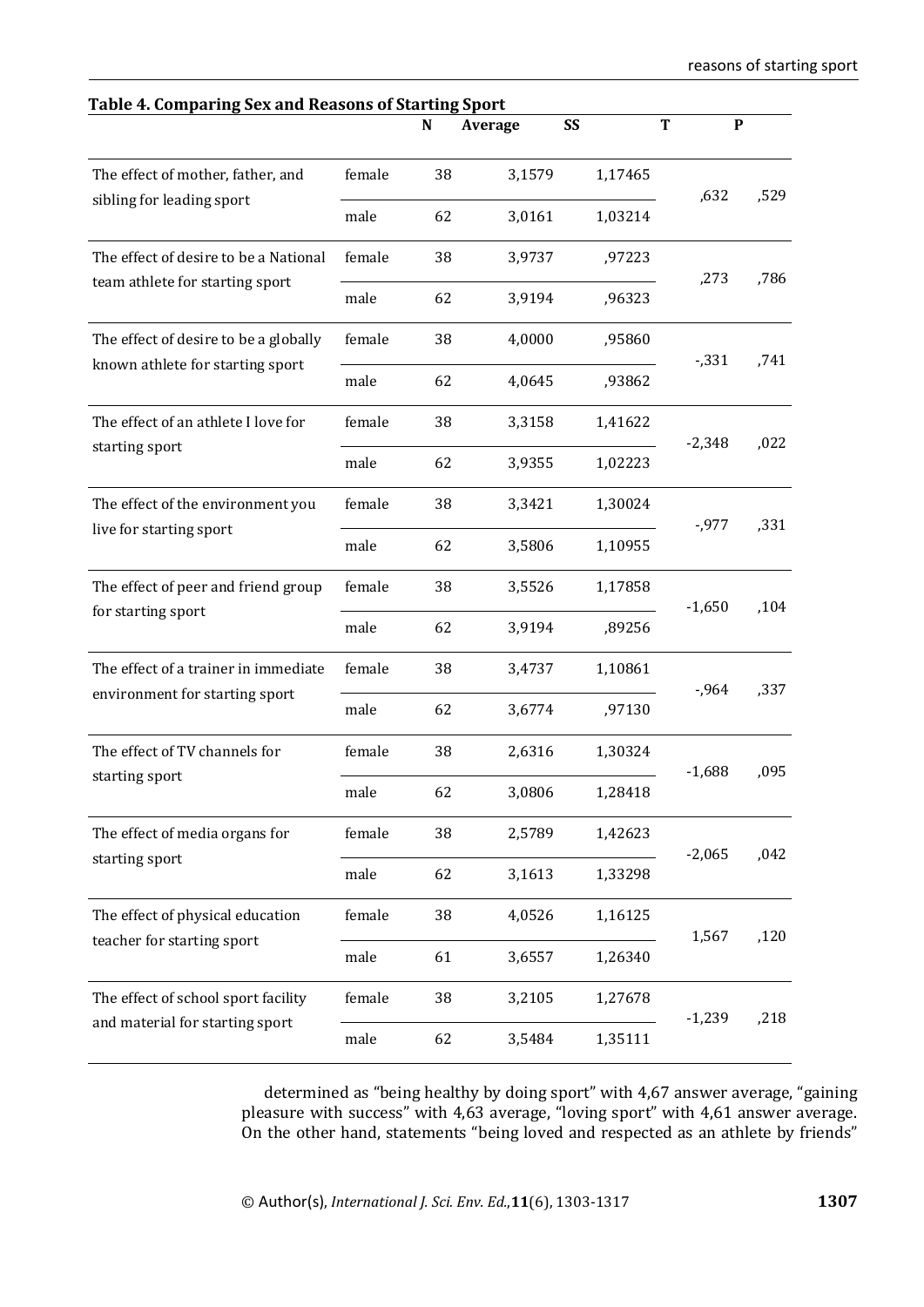(3,87), and "increasing income" (3,90) have the lowest response average about reasons of doing sport professionally

The most positive statements about expectations from sport that participants stated are determined as "Being healthy and protecting health" (4,52), " Being a National team athlete" (4,28), and "Having university education about sport in the future" (4,25). "Being a physical education teacher" (3,81) and " Being a trainer" (3,83) statements have the lowest answer average among all the expectations.

There is significant difference between female and male participants within the level of agreement to the statements "The effect of an athlete which I love for starting sport", and "The effect of media organs for starting sport" ( $p < 0.05$ ). Male participants gave more positive answers to "The effect of an athlete which I love for starting sport", and "The effect of media organs for starting sport" statements than female participants.

|                                          |                | AGE      |
|------------------------------------------|----------------|----------|
| The effect of<br>mother, father, and     | $\mathsf{R}$   | $-147$   |
| sibling for leading<br>sport             | $\mathbf{P}$   | ,145     |
|                                          | $\mathbf N$    | 100      |
| The effect of desire<br>to be a National | $\mathsf{R}$   | $-119$   |
| team athlete for<br>starting sport       | $\mathbf{P}$   | ,240     |
|                                          | $\mathbf N$    | 100      |
| The effect of desire<br>to be a globally | $\overline{R}$ | $-0.075$ |
| known athlete for<br>starting sport      | $\mathbf{P}$   | ,458     |
|                                          | $\mathbf N$    | 100      |
| The effect of an<br>athlete I love for   | $\mathsf{R}$   | ,179     |
| starting sport                           | $\overline{P}$ | ,076     |
|                                          | $\overline{N}$ | 100      |
| The effect of the<br>environment you     | $\mathbf R$    | $-115$   |
| live for starting<br>sport               | $\mathbf{P}$   | ,257     |
|                                          | $\mathbf N$    | 100      |
| The effect of peer<br>and friend group   | $\mathsf{R}$   | $-109$   |
| for starting sport                       | $\mathbf P$    | ,279     |
|                                          | $\overline{N}$ | 100      |
| The effect of a<br>trainer in            | $\mathsf{R}$   | $-102$   |
| immediate<br>environment for             | $\mathbf{P}$   | ,314     |
| starting sport                           | $\mathbf N$    | 100      |
| The effect of TV                         | $\mathsf{R}$   | ,119     |

# **Table 5. Comparing Age and Reasons of Starting Sport**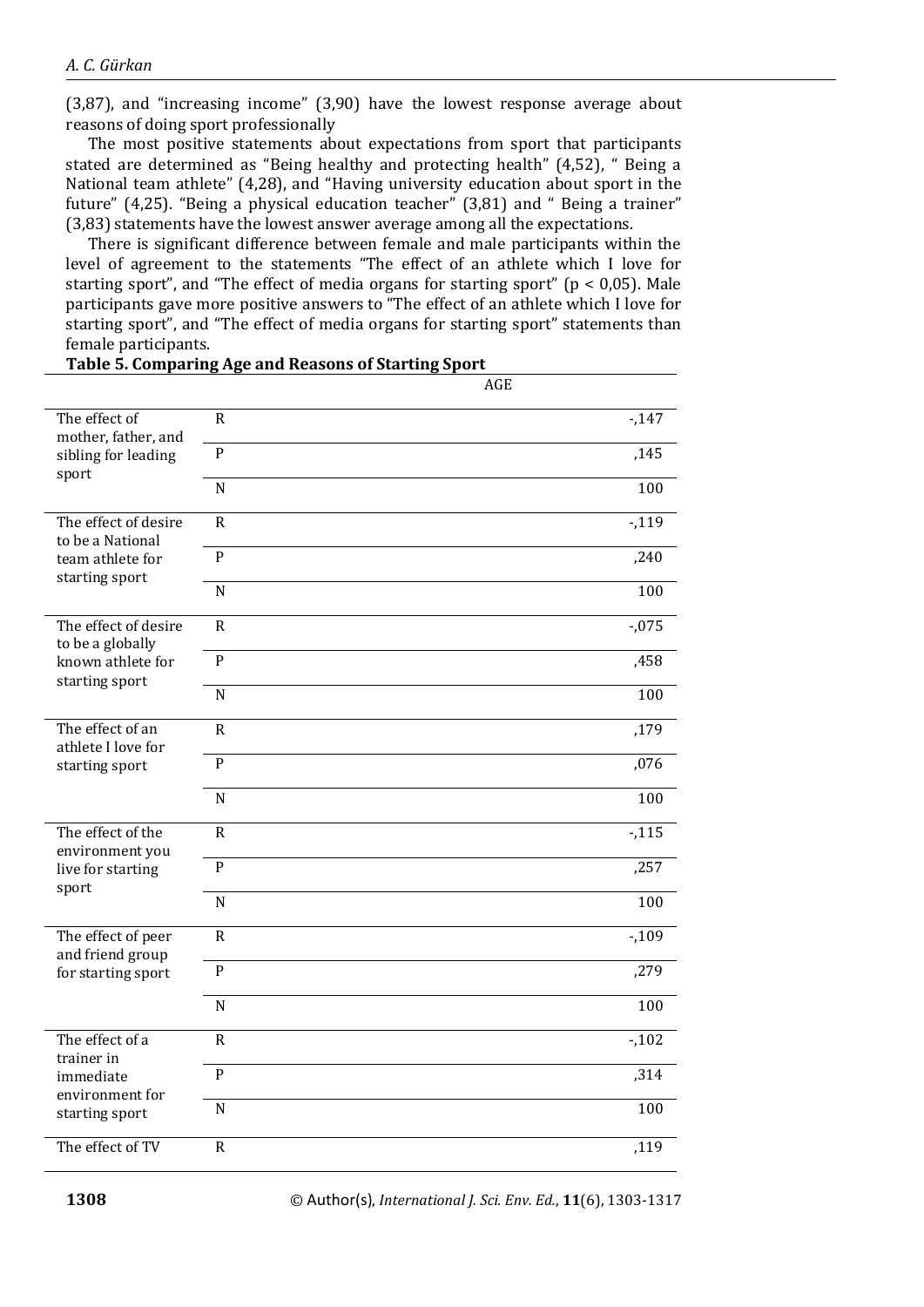| channels for<br>starting sport             | P            | ,237    |
|--------------------------------------------|--------------|---------|
|                                            | N            | 100     |
| The effect of media<br>organs for starting | $\mathsf{R}$ | ,165    |
| sport                                      | P            | ,101    |
|                                            | N            | 100     |
| The effect of<br>physical education        | $\mathsf{R}$ | $-207*$ |
| teacher for starting<br>sport              | P            | ,040    |
|                                            | N            | 99      |
| The effect of school<br>sport facility and | $\mathsf{R}$ | ,196    |
| material for<br>starting sport             | P            | ,051    |
|                                            | N            | 100     |

There is significant difference between age, and the level of agreement to "The effect of physical education teacher for starting sport" statement. ( $p < 0.05$ ) As age increases, the level of agreement to "The effect of physical education teacher for starting sport" statement decreases.

|                                                                              |        | N  | Average | SS      | Т     | P    |
|------------------------------------------------------------------------------|--------|----|---------|---------|-------|------|
| The effect of mother, father,                                                | middle | 55 | 3,0909  | 1,12666 | ,212  | ,833 |
| and sibling for leading sport                                                | high   | 45 | 3,0444  | 1,04350 |       |      |
| The effect of desire to be a<br>National team athlete for<br>starting sport  | middle | 55 | 3,9818  | ,95240  |       |      |
|                                                                              | high   | 45 | 3,8889  | ,98216  | ,479  | ,633 |
| The effect of desire to be a<br>globally known athlete for<br>starting sport | middle | 55 | 4,1455  | ,97026  |       |      |
|                                                                              | high   | 45 | 3,9111  | ,90006  | 1,241 | ,218 |
| The effect of an athlete I love<br>for starting sport                        | middle | 55 | 3,8182  | 1,15616 | 1,073 | ,286 |
|                                                                              | high   | 45 | 3,5556  | 1,28904 |       |      |
| The effect of the environment                                                | middle | 55 | 3,5636  | 1,24370 | ,685  | ,495 |
| you live for starting sport                                                  | high   | 45 | 3,4000  | 1,11600 |       |      |
| The effect of peer and friend                                                | middle | 55 | 3,9273  | 1,05153 | 1,608 | ,111 |
| group for starting sport                                                     | high   | 45 | 3,6000  | .96295  |       |      |

## **Table 6. Comparing Income and Reasons of Starting Sport**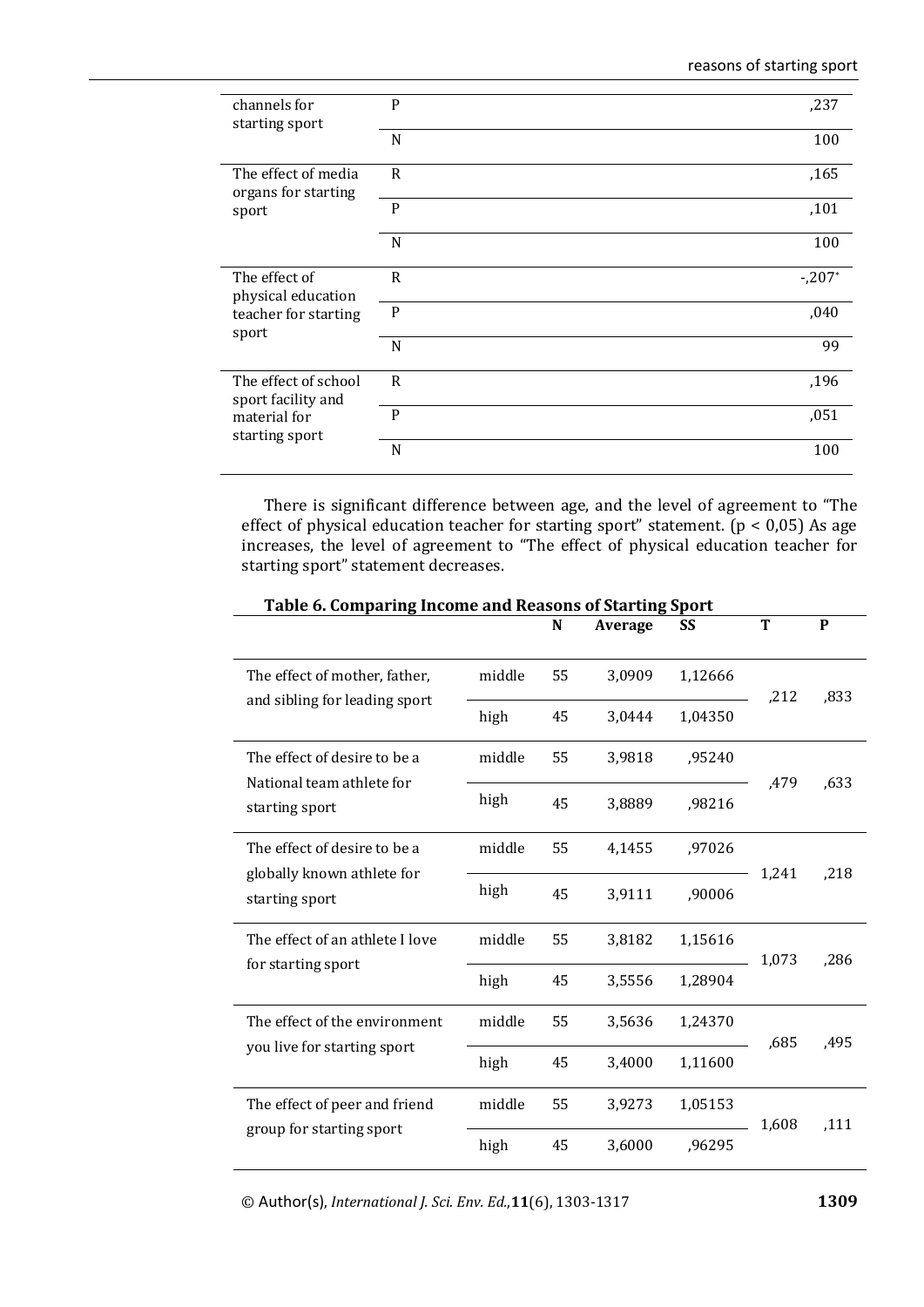| The effect of a trainer in<br>immediate environment for<br>starting sport | middle | 55 | 3,7818 | ,97546  |        |      |
|---------------------------------------------------------------------------|--------|----|--------|---------|--------|------|
|                                                                           | high   | 45 | 3,3778 | 1,05073 | 1,975  | .051 |
| The effect of TV channels for                                             | middle | 55 | 2,9818 | 1,36749 | .607   | .545 |
| starting sport                                                            | high   | 45 | 2,8222 | 1,23009 |        |      |
| The effect of media organs for                                            | middle | 55 | 2,9091 | 1,41778 | $-244$ | .807 |
| starting sport                                                            | high   | 45 | 2,9778 | 1,37327 |        |      |
| The effect of physical                                                    | middle | 55 | 3,9091 | 1,33712 |        |      |
| education teacher for starting<br>sport                                   | high   | 44 | 3,6818 | 1,09487 | ,909   | .365 |
| The effect of school sport                                                | middle | 55 | 3,4000 | 1,31375 |        |      |
| facility and material for<br>starting sport                               | high   | 45 | 3,4444 | 1,35773 | $-166$ | ,869 |

It is determined that reasons of starting sport do not show difference according to income level as a result of T test.  $(p > 0,05)$ 

| Table 7. Comparing Whether There is Family member Who Does Sport in |  |  |
|---------------------------------------------------------------------|--|--|
| <b>Family or not, and Reasons of Starting Sport</b>                 |  |  |

| or not, and neasons or starting sport                                       |                | N  | Average | SS      | t        | p    |
|-----------------------------------------------------------------------------|----------------|----|---------|---------|----------|------|
| The effect of mother, father,<br>and sibling for leading sport              | Yes            | 37 | 3,3243  | 1,24842 | 1,697    |      |
|                                                                             | N <sub>0</sub> | 63 | 2,9206  | ,95549  |          | ,095 |
| The effect of desire to be a<br>National team athlete for<br>starting sport | Yes            | 37 | 3,9459  | ,94122  |          |      |
|                                                                             | N <sub>0</sub> | 63 | 3,9365  | ,98165  | .047     | .963 |
| The effect of desire to be a                                                | Yes            | 37 | 4,0811  | ,98258  |          |      |
| globally known athlete for<br>starting sport                                | N <sub>0</sub> | 63 | 4,0159  | ,92444  | ,333     | .740 |
| The effect of an athlete I love                                             | Yes            | 37 | 3,4054  | 1,34287 |          | ,064 |
| for starting sport                                                          | N <sub>0</sub> | 63 | 3,8730  | 1,11431 | 1,876    |      |
| The effect of the environment                                               | Yes            | 37 | 3,4324  | 1,28107 | $-0.371$ | .712 |
| you live for starting sport                                                 | N <sub>0</sub> | 63 | 3,5238  | 1,13389 |          |      |
| The effect of peer and friend                                               | Yes            | 37 | 3,7297  | 1,14622 | $-0.376$ | .708 |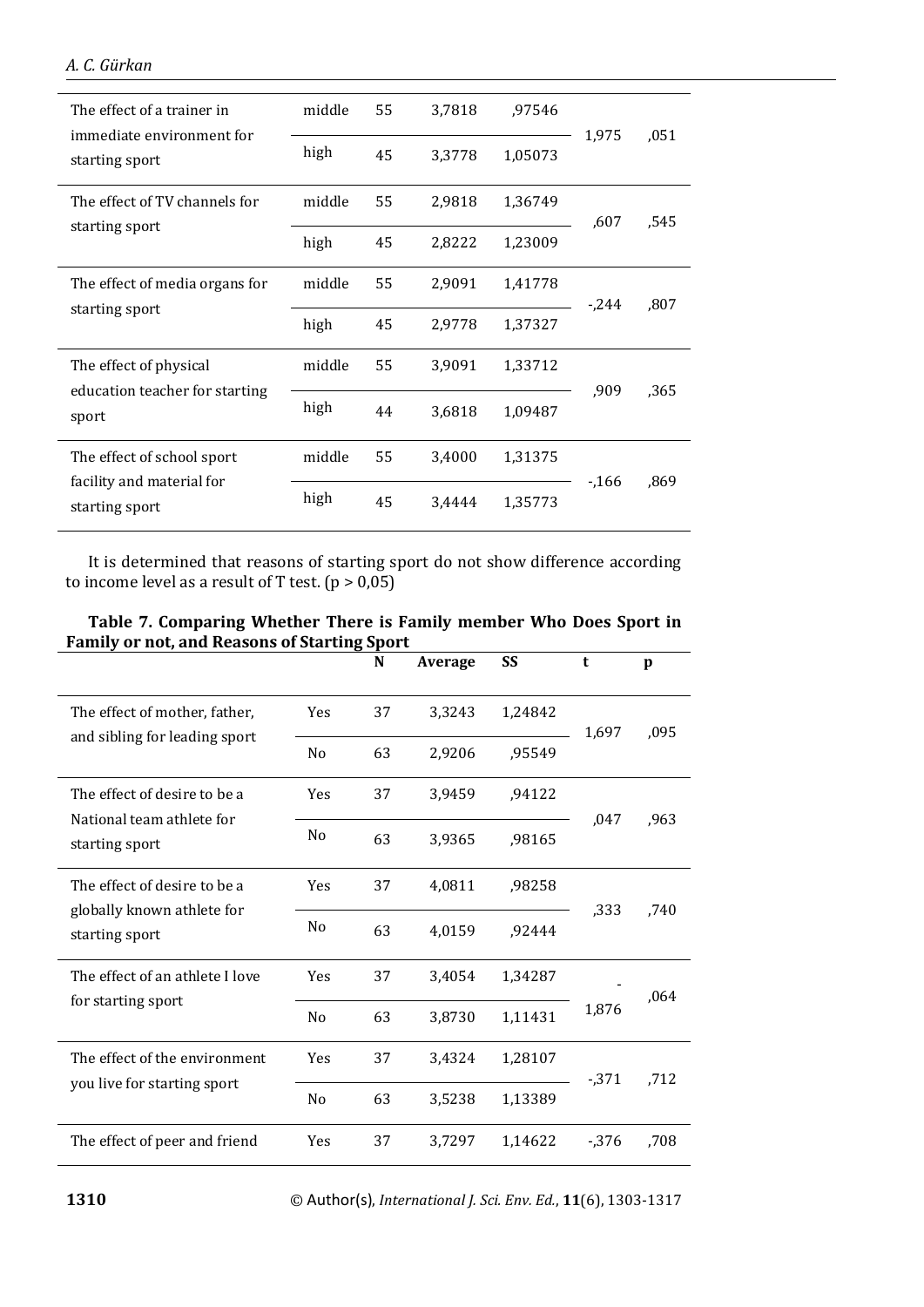| group for starting sport                    | No             | 63 | 3,8095 | ,94795  |          |      |
|---------------------------------------------|----------------|----|--------|---------|----------|------|
| The effect of a trainer in                  | Yes            | 37 | 3,5946 | 1,03975 |          |      |
| immediate environment for<br>starting sport | N <sub>0</sub> | 63 | 3,6032 | 1,02453 | $-.040$  | ,968 |
| The effect of TV channels for               | Yes            | 37 | 2,7568 | 1,27814 | $-0.900$ | ,370 |
| starting sport                              | N <sub>0</sub> | 63 | 3,0000 | 1,31982 |          |      |
| The effect of media organs for              | <b>Yes</b>     | 37 | 2,7568 | 1,44155 |          | ,315 |
| starting sport                              | No             | 63 | 3,0476 | 1,36108 | 1,009    |      |
| The effect of physical education            | Yes            | 37 | 3,7568 | 1,25622 | $-0.318$ | .751 |
| teacher for starting sport                  | No             | 62 | 3,8387 | 1,23067 |          |      |
| The effect of school sport                  | Yes            | 37 | 3,0270 | 1,40409 |          |      |
| facility and material for starting<br>sport | N <sub>0</sub> | 63 | 3,6508 | 1,23339 | 2,319    | ,022 |

It was determined that there is a statistically significant difference between individuals who have family member who does sport in family, and who do not have family member who does not do sport within "the effect of school sports facility, and materials for directing to sport" (p< 0,05). When the answer average about the statement is examined, it is seen that views of participants who have family member who does sport in family are more negative than views of participants who do not have family member who does sport in family.

| Table 8. Comparing Sex and Expectations from Sport                           |        | N  | Average | SS      | t     | P    |
|------------------------------------------------------------------------------|--------|----|---------|---------|-------|------|
| Being healthy and protecting<br>health                                       | female | 38 | 4,5263  | .79651  | ,073  | ,942 |
|                                                                              | male   | 62 | 4,5161  | .59346  |       |      |
| Having a good physical<br>appearance                                         | female | 37 | 4,2162  | ,88616  | ,286  | .775 |
|                                                                              | male   | 62 | 4,1613  | .94424  |       |      |
| Handling relations with<br>environment as a popular<br>person who does sport | female | 38 | 3,7368  | 1,26671 |       |      |
|                                                                              | male   | 62 | 3,9677  | 1,02378 | -,999 | ,320 |
| Having university education                                                  | female | 38 | 4,0263  | 1,19655 |       | ,086 |
| about sport in the future                                                    | male   | 62 | 4,3871  | ,87506  | 1,736 |      |

**Table 8. Comparing Sex and Expectations from Sport**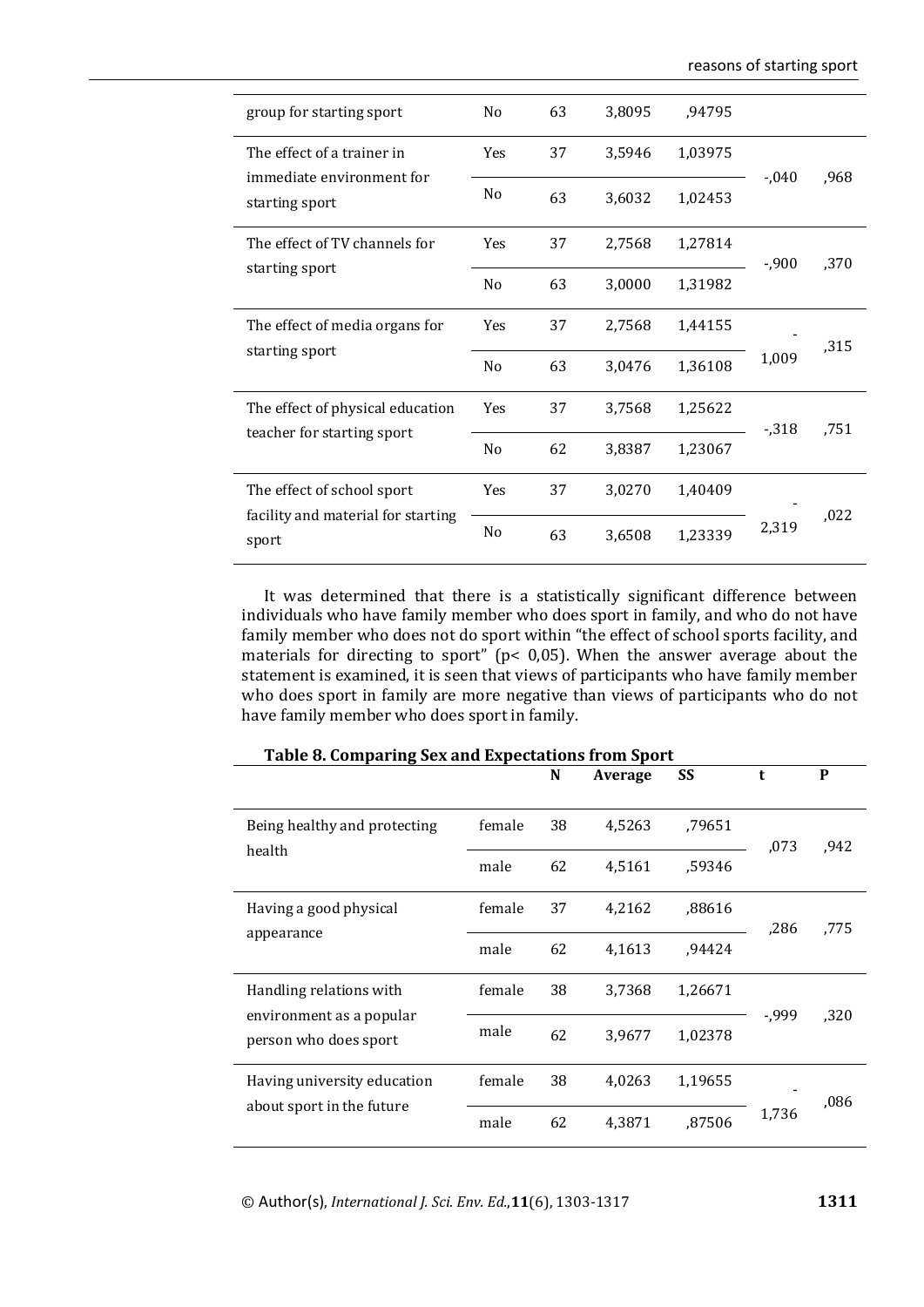| Gaining a scholarship from<br>universities abroad owing to<br>sport | female | 38 | 3,9474 | 1,16125 | $-522$   | ,603 |
|---------------------------------------------------------------------|--------|----|--------|---------|----------|------|
|                                                                     | male   | 62 | 4,0806 | 1,28418 |          |      |
| Being a trainer                                                     | female | 38 | 3,7368 | 1,32918 | $-0.558$ | ,578 |
|                                                                     | male   | 62 | 3,8871 | 1,29444 |          |      |
| Being a physical education<br>teacher                               | female | 38 | 3,6842 | 1,41622 | $-706$   | ,482 |
|                                                                     | male   | 62 | 3,8871 | 1,38025 |          |      |
| Having a comfortable life in                                        | female | 38 | 4,0789 | ,96930  | $-0.342$ | ,733 |
| terms of income                                                     | male   | 62 | 4,1452 | ,92056  |          |      |
| Being a National team athlete                                       | female | 38 | 4,2895 | ,92730  | ,085     | ,932 |
|                                                                     | male   | 62 | 4,2742 | ,83311  |          |      |
| Being a widely known athlete                                        | female | 38 | 4,1053 | 1,10989 | $-794$   | .429 |
|                                                                     | male   | 62 | 4,2581 | ,80847  |          |      |
| Joining friend groups easily                                        | female | 38 | 3,8421 | 1,17465 | 1,034    | ,304 |
|                                                                     | male   | 62 | 4,0645 | ,95593  |          |      |

It is determined that there is not a significant difference between female, and male participants in terms of their expectations from sport (p> 0,05).

| Table 9. Comparing Age and Expectations from Sport                        |              |          |  |
|---------------------------------------------------------------------------|--------------|----------|--|
|                                                                           |              | Age      |  |
| Being healthy and protecting health                                       | R            | ,043     |  |
|                                                                           | P            | ,672     |  |
|                                                                           | N            | 100      |  |
| Having a good physical appearance                                         | $\mathsf{R}$ | $-0.027$ |  |
|                                                                           | P            | ,792     |  |
|                                                                           | N            | 99       |  |
| Handling relations with environment<br>as a popular person who does sport | R            | ,080     |  |
|                                                                           | P            | .428     |  |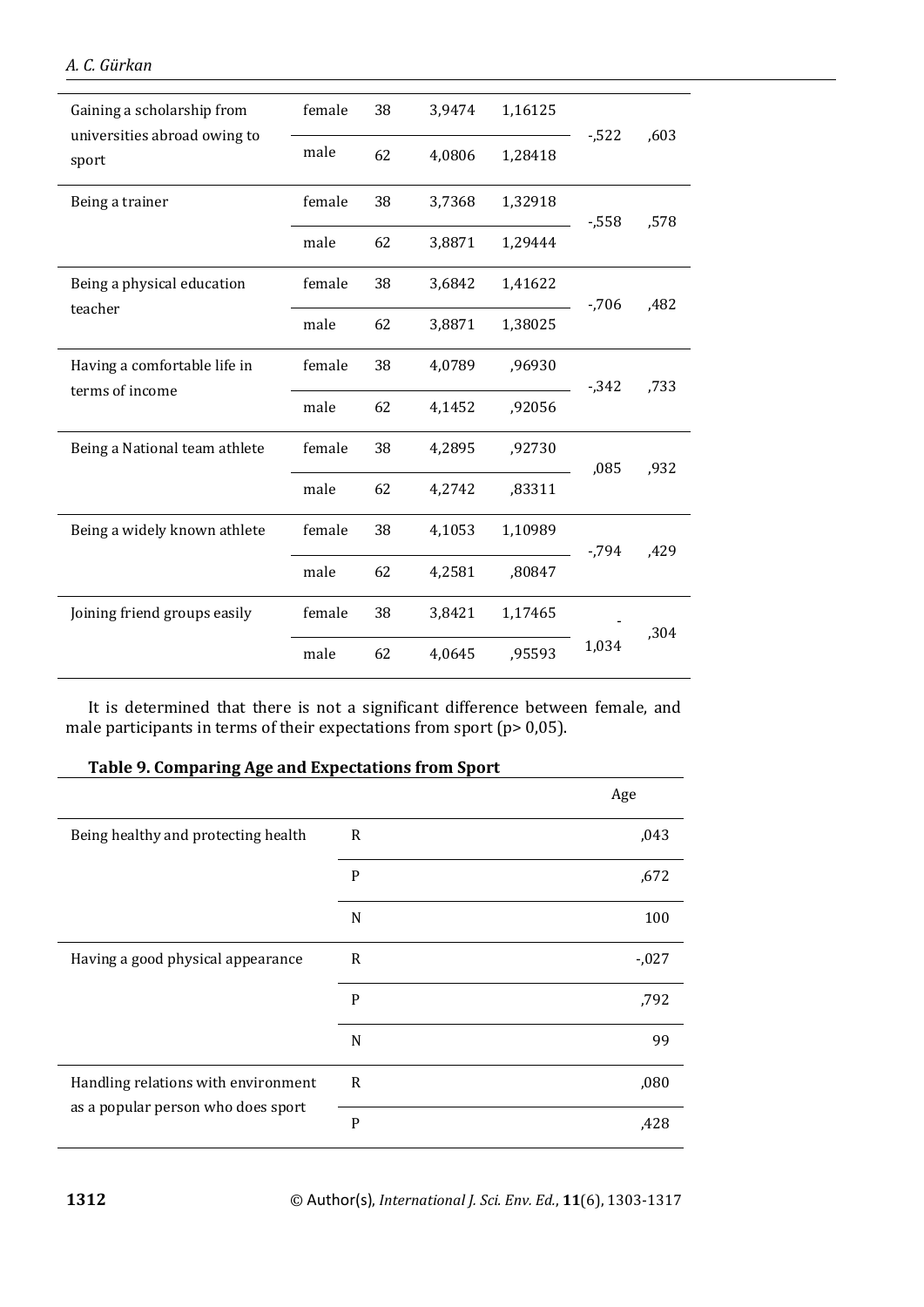|                                                                  | ${\bf N}$    | 100      |
|------------------------------------------------------------------|--------------|----------|
| Having university education about                                | $\mathbf R$  | ,093     |
| sport in the future                                              | ${\bf P}$    | ,357     |
|                                                                  | ${\bf N}$    | 100      |
| Gaining a scholarship from<br>universities abroad owing to sport | ${\sf R}$    | ,043     |
|                                                                  | ${\bf P}$    | ,672     |
|                                                                  | ${\bf N}$    | 100      |
| Being a trainer                                                  | $\mathsf{R}$ | $-0.037$ |
|                                                                  | ${\bf P}$    | ,712     |
|                                                                  | ${\bf N}$    | 100      |
| Being a physical education teacher                               | $\mathbf R$  | ,023     |
|                                                                  | ${\bf P}$    | ,820     |
|                                                                  | ${\bf N}$    | 100      |
| Having a comfortable life in terms of<br>income                  | $\mathbf R$  | ,084     |
|                                                                  | ${\bf P}$    | ,405     |
|                                                                  | ${\bf N}$    | 100      |
| Being a National team athlete                                    | ${\sf R}$    | $-0.005$ |
|                                                                  | ${\bf P}$    | ,963     |
|                                                                  | ${\bf N}$    | 100      |
| Being a widely known athlete                                     | $\mathsf{R}$ | ,023     |
|                                                                  | ${\bf P}$    | ,820     |
|                                                                  | ${\bf N}$    | 100      |
| Joining friend groups easily                                     | ${\tt R}$    | ,037     |
|                                                                  | ${\bf P}$    | ,715     |
|                                                                  | $\mathbf N$  | 100      |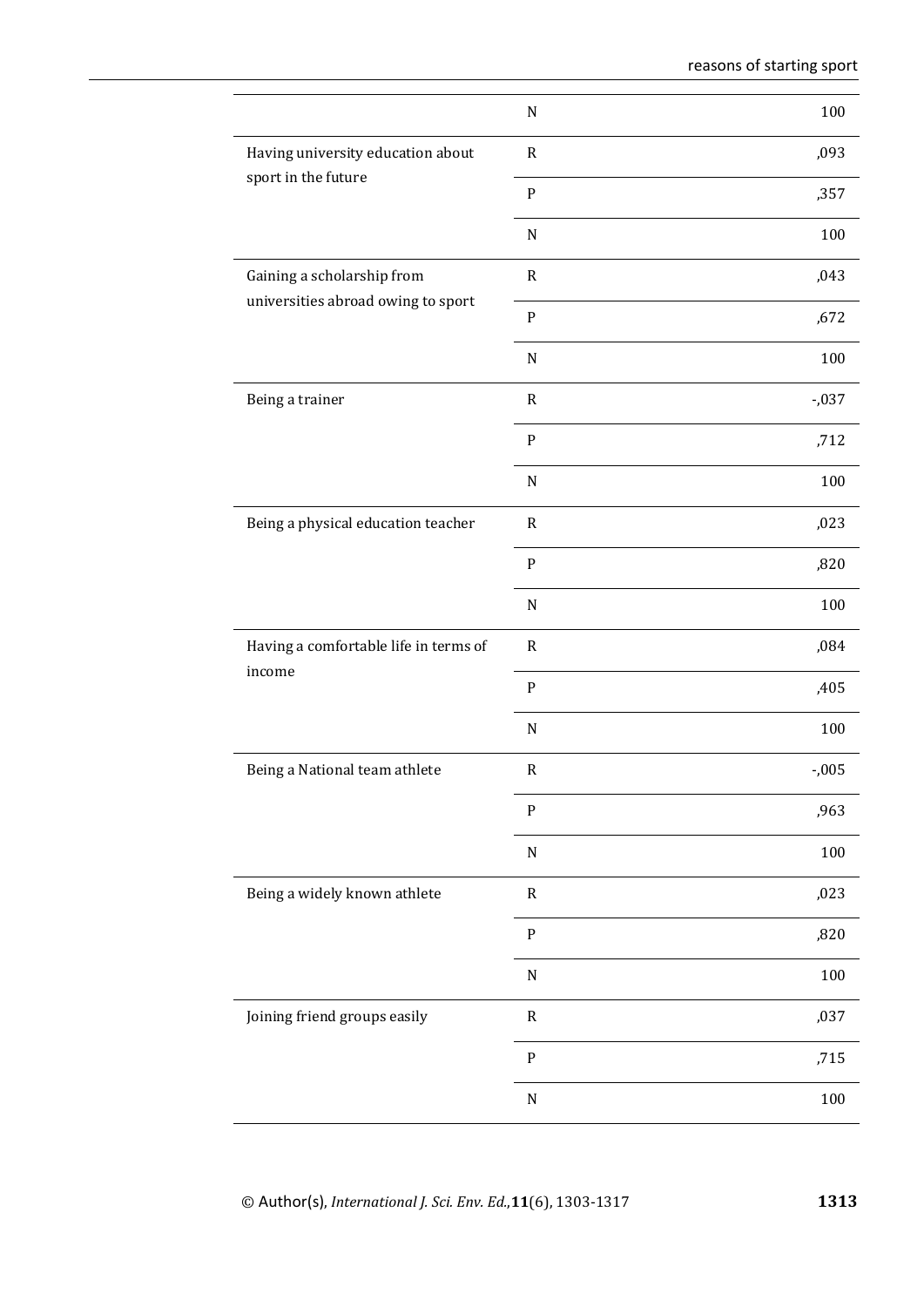As it is seen in the correlation table, there is not a significant relation betweenage, and expectation from sport (p:>0,05).

|                                                                              |     | ${\bf N}$ | Average | SS      | t        | $\mathbf{p}$ |
|------------------------------------------------------------------------------|-----|-----------|---------|---------|----------|--------------|
| Being healthy and protecting<br>health                                       | Yes | 37        | 4,4324  | ,83468  | -,996    | ,322         |
|                                                                              | No  | 63        | 4,5714  | ,55979  |          |              |
| Having a good physical appearance                                            | Yes | 37        | 4,0541  | 1,05267 | 1,070    | ,287         |
|                                                                              | No  | 62        | 4,2581  | ,82850  |          |              |
| Handling relations with<br>environment as a popular person<br>who does sport | Yes | 37        | 3,8919  | 1,17340 | ,081     | ,936         |
|                                                                              | No  | 63        | 3,8730  | 1,09974 |          |              |
| Having university education about<br>sport in the future                     | Yes | 37        | 4,1892  | 1,02301 | $-456$   | ,650         |
|                                                                              | No  | 63        | 4,2857  | 1,02278 |          |              |
| Gaining a scholarship from<br>universities abroad owing to sport             | Yes | 37        | 3,9730  | 1,18992 | $-0.352$ | ,725         |
|                                                                              | No  | 63        | 4,0635  | 1,26839 |          |              |
| Being a trainer                                                              | Yes | 37        | 3,7027  | 1,28808 | $-747$   | ,457         |
|                                                                              | No  | 63        | 3,9048  | 1,31633 |          |              |
| Being a physical education teacher                                           | Yes | 37        | 3,3243  | 1,49172 | 2,643    | ,010         |
|                                                                              | No  | 63        | 4,0952  | 1,25357 |          |              |
| Having a comfortable life in terms<br>of income                              | Yes | 37        | 3,9730  | 1,09256 | 1,208    | ,230         |
|                                                                              | No  | 63        | 4,2063  | ,82616  |          |              |
| Being a National team athlete                                                | Yes | 37        | 4,1081  | 1,02154 | 1,532    | ,129         |
|                                                                              | No  | 63        | 4,3810  | ,74981  |          |              |
| Being a widely known athlete                                                 | Yes | 37        | 4,2432  | ,95468  | ,354     | ,724         |
|                                                                              | No  | 63        | 4,1746  | ,92527  |          |              |
| Joining friend groups easily                                                 | Yes | 37        | 3,8108  | 1,10146 | 1,245    | ,216         |
|                                                                              | No  | 63        | 4,0794  | 1,00485 |          |              |

# **Table10. Comparing Whether There is Family member Who Does Sport in Family or not, and Expectations from Sport**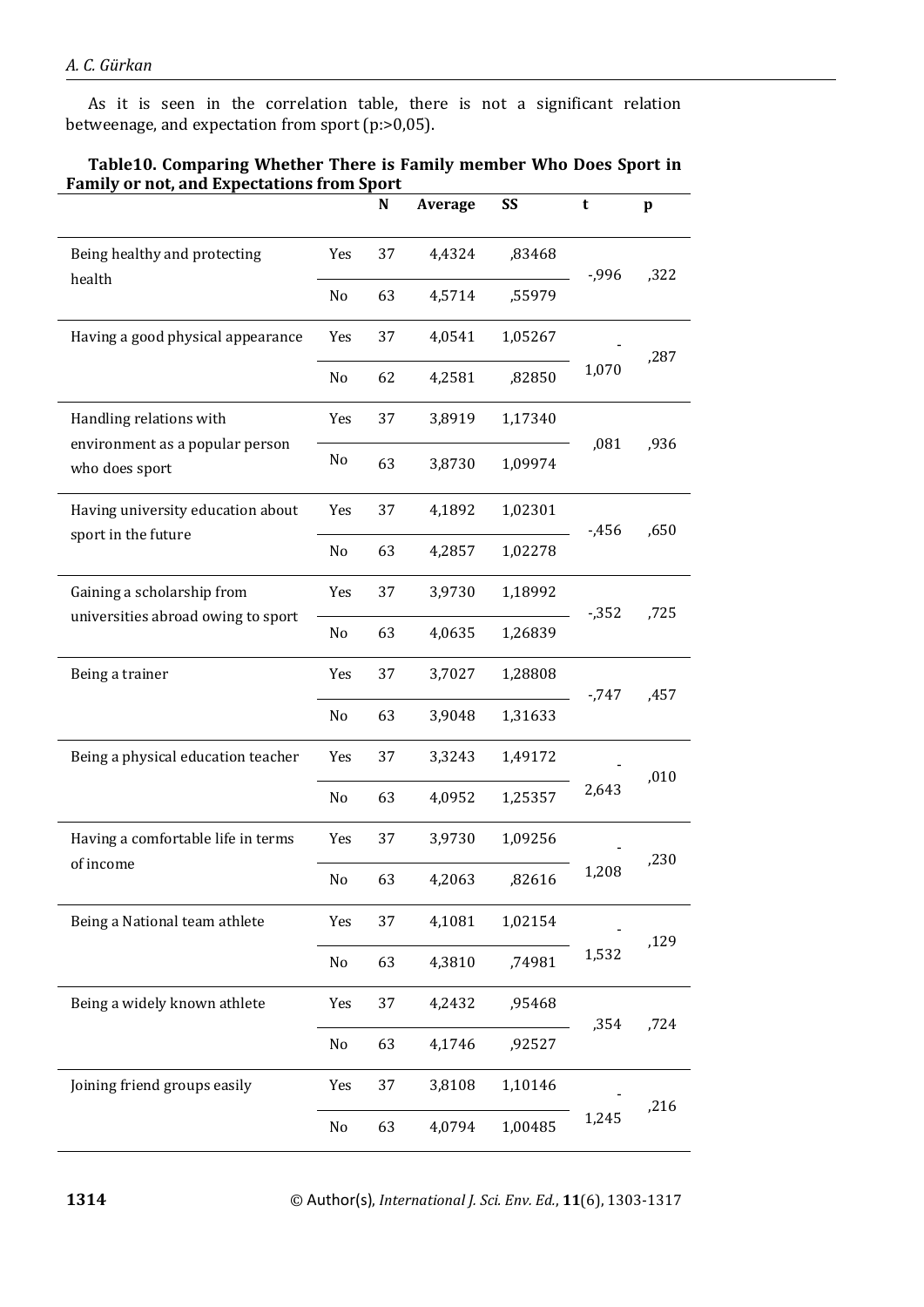It is determined that there is a statistically significant difference between participants who have family member who does sport in family, and who do not have family member who does not do sport in family in terms of level of agreement to the statement "Being a physical education teacher" ( $p < 0.05$ ). When the answer averages about the statement are examined, it is seen that views of participants who have family member who does sport in family are more negative than views of participants who do not have family member who does sport in family

### **DISCUSSION**

38 of athletes who joined the study are female, 62 of them are male. 55 of them have middle income, 45 of them have high income. 8 of them have primary school level of education, 30 have high schoollevel of education, and 62 have university level of education. 26 of them are from individual sports, 74 of them are from team sports. 37 of them stated that they have family member who does sport in family.

When the answers of participants about reasons of starting sport are examined, it is seen that the most important factors for starting sports are "The effect of desire to be a globally known athlete for starting sport" (4,04), and "The effect of desire to be a National team athlete for starting sport" (3,961).On the other hand, statements which have the lowest response average are determined as "The effect of TV channels for starting sport" (2,91), and "The effect of media organs for starting sport" (2,94). In the consequence of the study, it is seen that the least effective factor for visually disabled athletes to head for sport is the effect of television, and media organs. The result of the study that Yıldırım and Sunay (2009) did, and the results of our study have similarities. ( Yıldırım, Y, and Sunay, H. 2009). In our age, mass media has great effect on society, however, the least effective factorsfrom the factors which lead visually disabled athletes to sport are television, and media organs. The factors which affect visually disabled people for starting sport are increase of education level, and guidance of physical education and sports teacher in their school.

The most important factors for visually disabled athletes in doing sport are determined as "being healthy by doing sport" with 4,67 answer average, "gaining pleasure with success" with 4,63 average, "loving sport" with 4,61 answer average. On the other hand, statements "being loved and respected as an athlete by friends" (3,87), and "increasing income" (3,90) have the lowest response average about reasons of doing sport professionally. The results of the study that Yıldırım and Sunay (2009) did, support our study ( Yıldırım, Y, and Sunay, H. 2009). It can be said that sportive activities positively improves psychomotor skills (balance, strength, speed, flexibility, physical fitness) of especially students with disability, and they helps them to be constructive, creative, and productive. So, visually disabled individuals enjoy sport and they learn the fact of winning-losing and prepare themselves. We think that the reason of why gaining financial income is the least important is derived from the fact that visually disabled people think firstly the health.

The most positive statements about visually disabled athletes' expectations from sport are determined as "Being healthy and protecting health" (4,52), " Being a National team athlete" (4,28), and "Having university education about sport in the future" (4,25). On the other hand, "Being a physical education teacher" (3,81) and " Being a trainer" (3,83) statements have the lowest answer average among all the expectations.The results of the study that Yıldırım and Sunay (2009) did, support our study ( Yıldırım, Y, and Sunay, H. 2009). The most important expectation for visually disabled athletes is being healthy and protecting health, it is seen that sport is important for people with disabilities. Because the secret of long life is sport.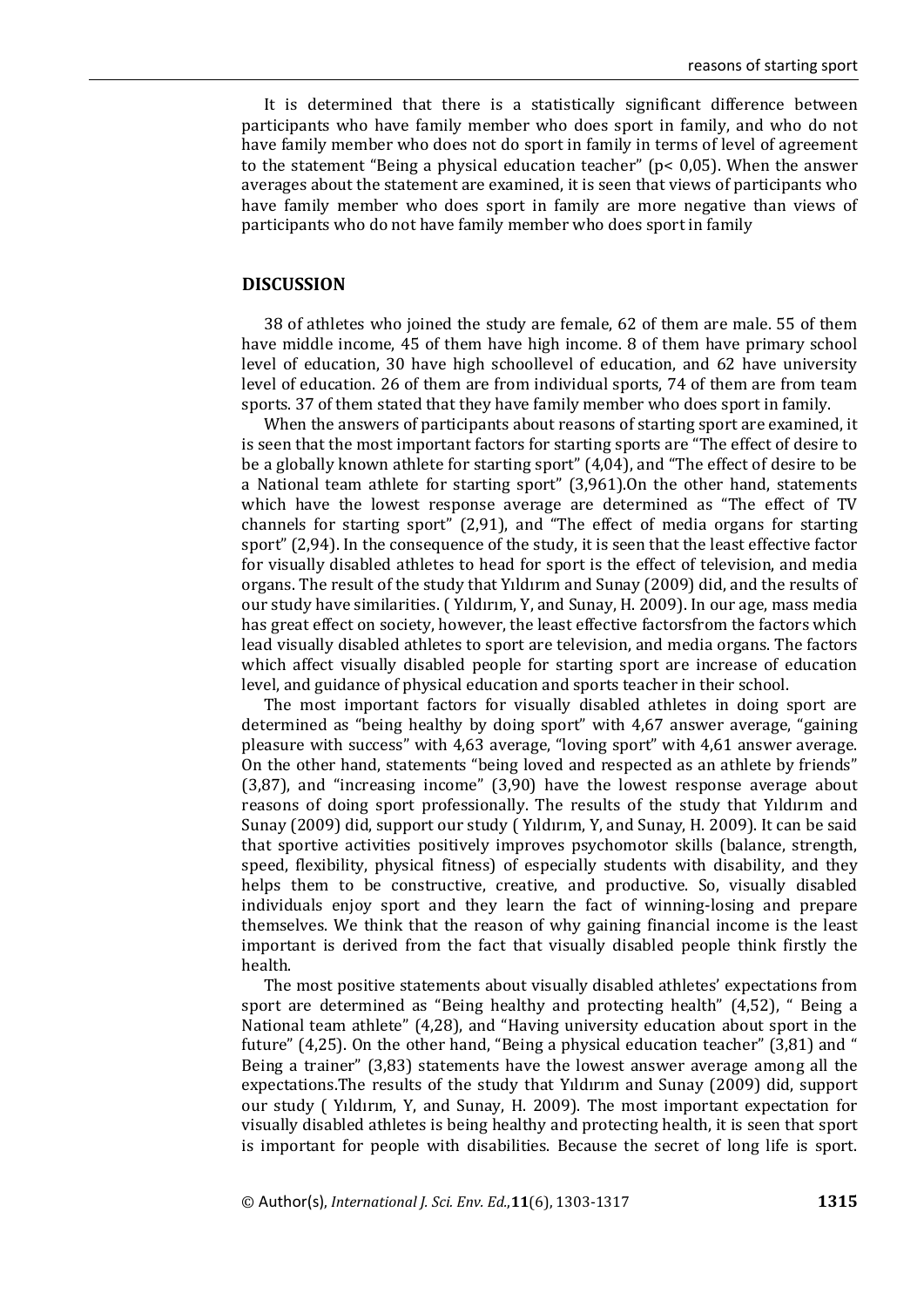Sport is a philosophy of life for them. Thanks to sport, they can move and do their jobs.

There is significant difference between visually disabled male and female athletes within the level of agreement to the statements "The effect of an athlete which I love for starting sport", and "The effect of media organs for starting sport" ( $p < 0.05$ ). Male participants gave more positive answers to "The effect of an athlete which I love for starting sport", and "The effect of media organs for starting sport" statements than female participants (2). The results of the study of Yıldırım and Sunay (2009) show parallelism with our study in terms of the effect of an athlete which I love for starting sport (Yıldırım, Y, and Sunay, H. 2009).

There is significant difference between age, and the level of agreement of visually disabled athletes to "The effect of physical education teacher for starting sport" statement. ( $p < 0.05$ ) As age increases, the level of agreement to "The effect of physical education teacher for starting sport" statement decreases. The result of the study that Şimşek and Gökdemir (2006) did supports our study. As the age of visually disabled athletes increases, they can decide about themselves. Visually disabled athletes have knowledge and experiences about sport now. They no longer need to be guided to sport.

It is determined that reasons of visually disabled athletes for starting sport do not show difference according to income level ( $p > 0.05$ ). This is because they have common goals. Level of income does not look them different.

It is determined that there is a statistically significant difference between participants who have someone who does sport in family, and who do not have someone who does not do sport in terms of "the effect of school sports facility, and materials for directing to sport" (p< 0,05). When the answer average about the statement is examined, it is seen that views of participants who have someone who does sport in family are more negative than views of participants who do not have someone who does sport in family.

It is determined that there is not a significant difference between visually disabled female, and male participants in terms of their expectations from sport(p> 0,05). The results of the study of Yıldırım and Sunay (2009) show parallelism with our study ( Yıldırım, Y, and Sunay, H. 2009).Visually disabled female and male athletes have the same expectations from sports and, having disability determines them to come together in the common goal.

As it is seen in the correlation table, there is not a significant relation between age, and expectation from sport $(p:=0,05)$ . We think that since visually disabled athletes have disability, all the age groups have the same expectations from sport.

It is determined that there is a statistically significant difference between participants who have someone who does sport in family, and who do not have someone who does not do sport in family in terms of level of agreement to the statement "Being a physical education teacher" (p< 0,05). When the answer averages about the statement are examined, it is seen that views of participants who have someone who does sport in family are more negative than views of participants who do not have someone who does sport in family.

## **CONCLUSION**

As a result, necessary importance should be given to the terms Disability and the Disabled, also Inclusive education, lessons about the Disabled should be increased in the School of Physical Education and Sports and more extensive education should be given, the term disabled people should be consciously planted in the society and the human relations among disabled people should be developed in terms of society, more projects and modular program works about disabled people should be done, the environment that disabled people live should be arranged for making their life